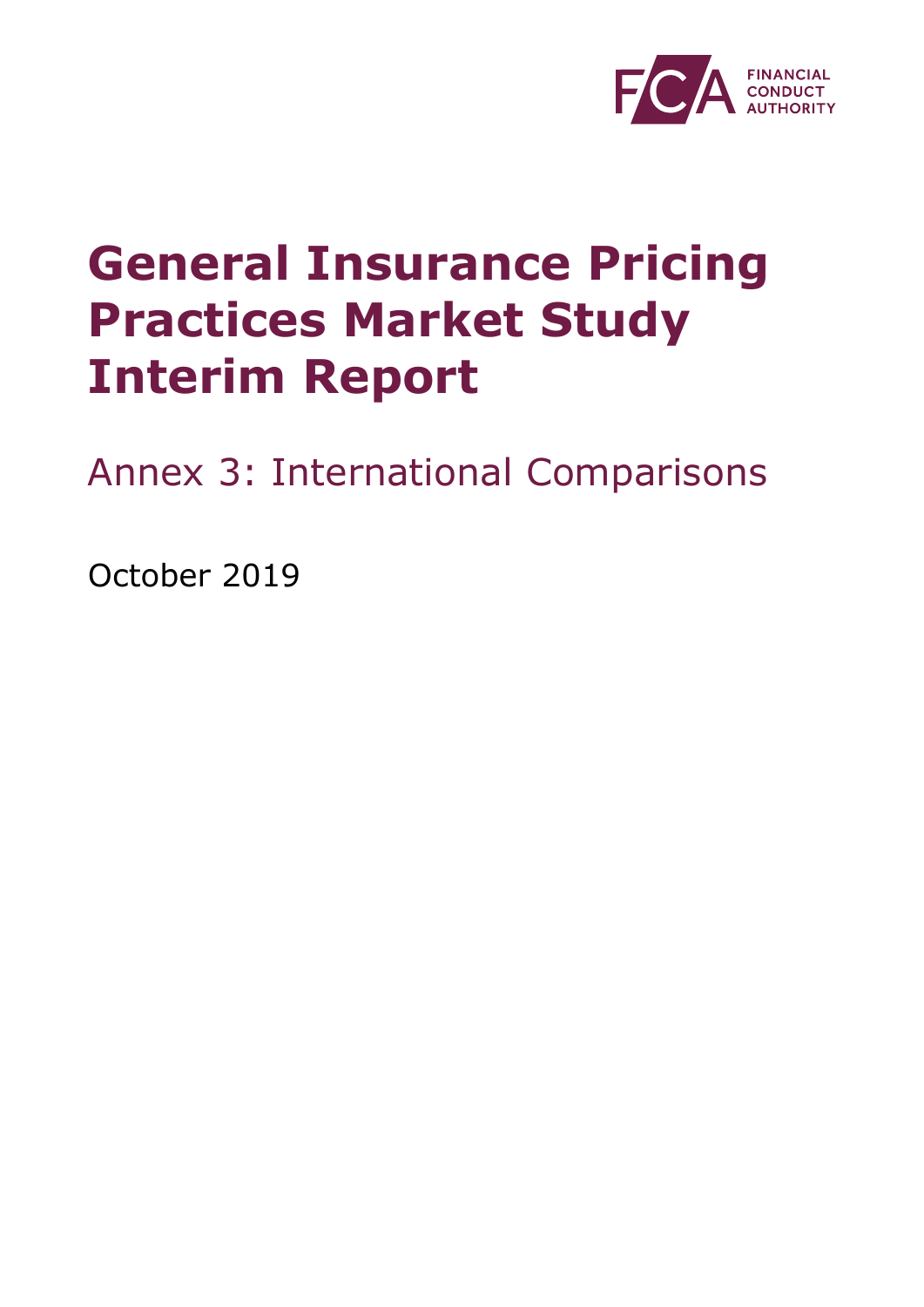# **1** Introduction

## Background

- 1. As part of the General Insurance Pricing Practices Market Study, we looked at home and motor insurance markets in other countries. The aim of this work was to understand how general insurance pricing practices in other countries differ to the UK, as well as how this impacts on competition and consumer outcomes. This will help to inform our analysis of potential remedies.
- 2. Within this annex, we set out the findings of our international comparisons work. This includes a review of regulation relating to general insurance pricing in other countries. It also looks at the wider market context, including differences in how general insurance products are distributed, the types of contracts that are available, and broader interventions that may have impacted on insurers' pricing practices.
- 3. While the findings from our international comparisons work will be used to inform our analysis of potential remedies, we must inevitably be cautious when drawing conclusions from other countries. This is because factors such as the market structure, cultural and social norms, as well as the economic climate vary considerably. Therefore, any interventions must be considered within the context of that particular jurisdiction.

## Our Approach

- 4. In selecting countries to include in our international comparisons work, we focussed on the following three areas:
	- The types of home and motor insurance products available to consumers. This includes differences in contract features – for example, the typical duration of a contract.
	- The current regulatory system, in particular any regulation specific to the pricing of home and motor insurance products, and how this impacts on competition and consumer outcomes.
	- Recent interventions to address concerns relating to consumer outcomes in the home and motor insurance markets. For example, interventions to improve the transparency of pricing or encourage switching behaviour.
- 5. Based on this information, we selected the following countries to include in this review: Australia, Belgium, Denmark, Hungary, Ireland, Italy, Switzerland, and the United States.
- 6. To inform our analysis, we contacted the relevant regulator(s) in the jurisdiction concerned and conducted desk-based research of publicly available data and information. There are some exceptions to this – for example, in the case of the US, we contacted the National Association of Insurance Commissioners, a standardsetting and regulatory support organisation, rather than individual state regulators.
- 7. We are very grateful for the assistance provided by the following organisations in informing our international comparisons work: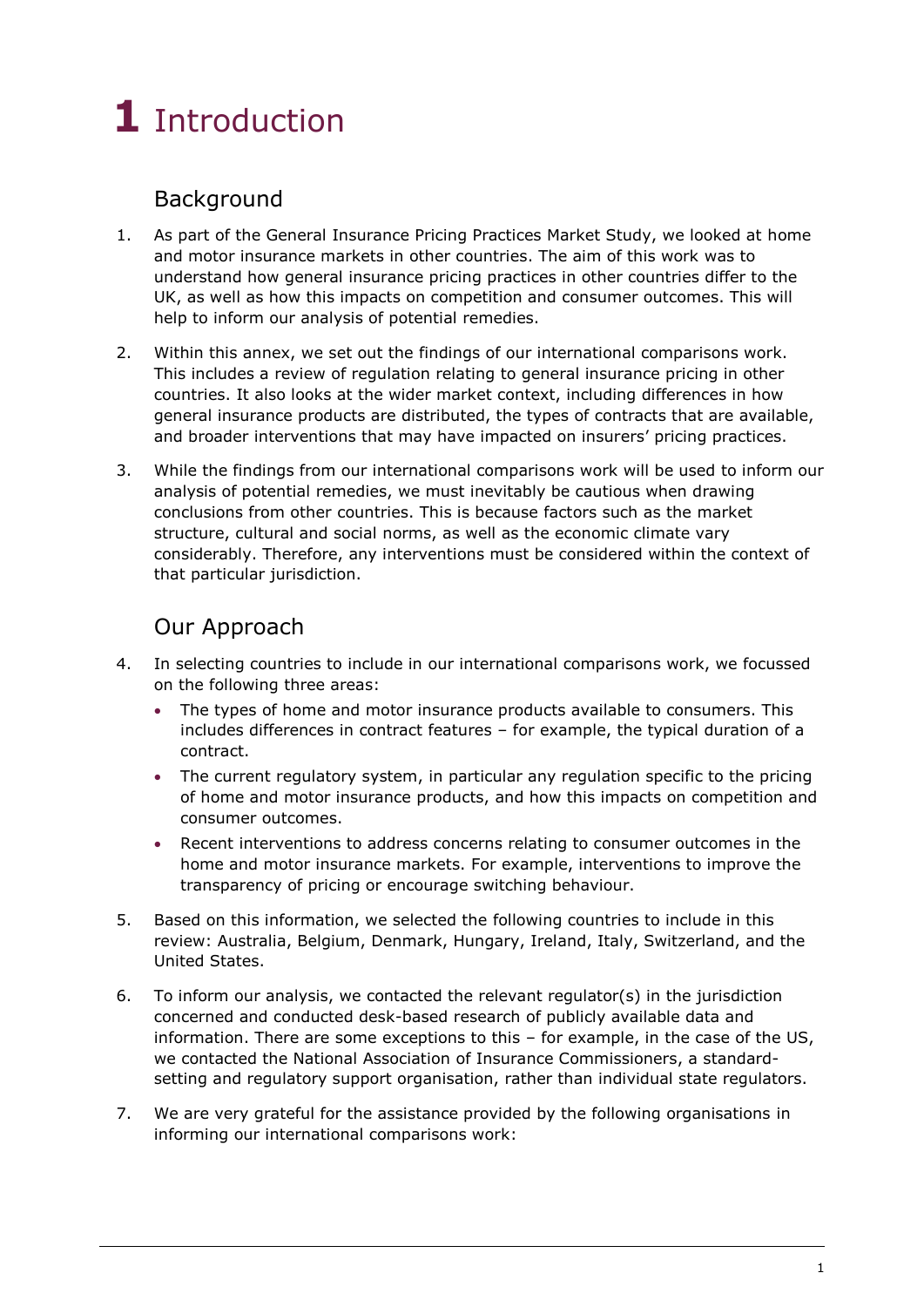- Australia Australian Securities and Investments Commission (ASIC), Australian Competition and Consumer Commission (ACCC)
- Belgium Financial Services and Markets Authority (FSMA)
- Denmark Danish Financial Supervisory Authority (Finanstilsynet), Danish Competition and Consumer Authority
- Hungary Hungarian Competition Authority (Gazdasági Versenyhivatal, GVH)
- Ireland Central Bank of Ireland
- Italy Italian Institute for the Supervision of Insurance (Istituto per la Vigilanza sulle Assicurazioni, IVASS)
- Switzerland Swiss Financial Market Supervisory Authority (FINMA)
- United States National Association of Insurance Commissioners (NAIC)
- 8. We would also like to thank the European Insurance and Occupational Pensions Authority for their assistance in suggesting countries to include in this review.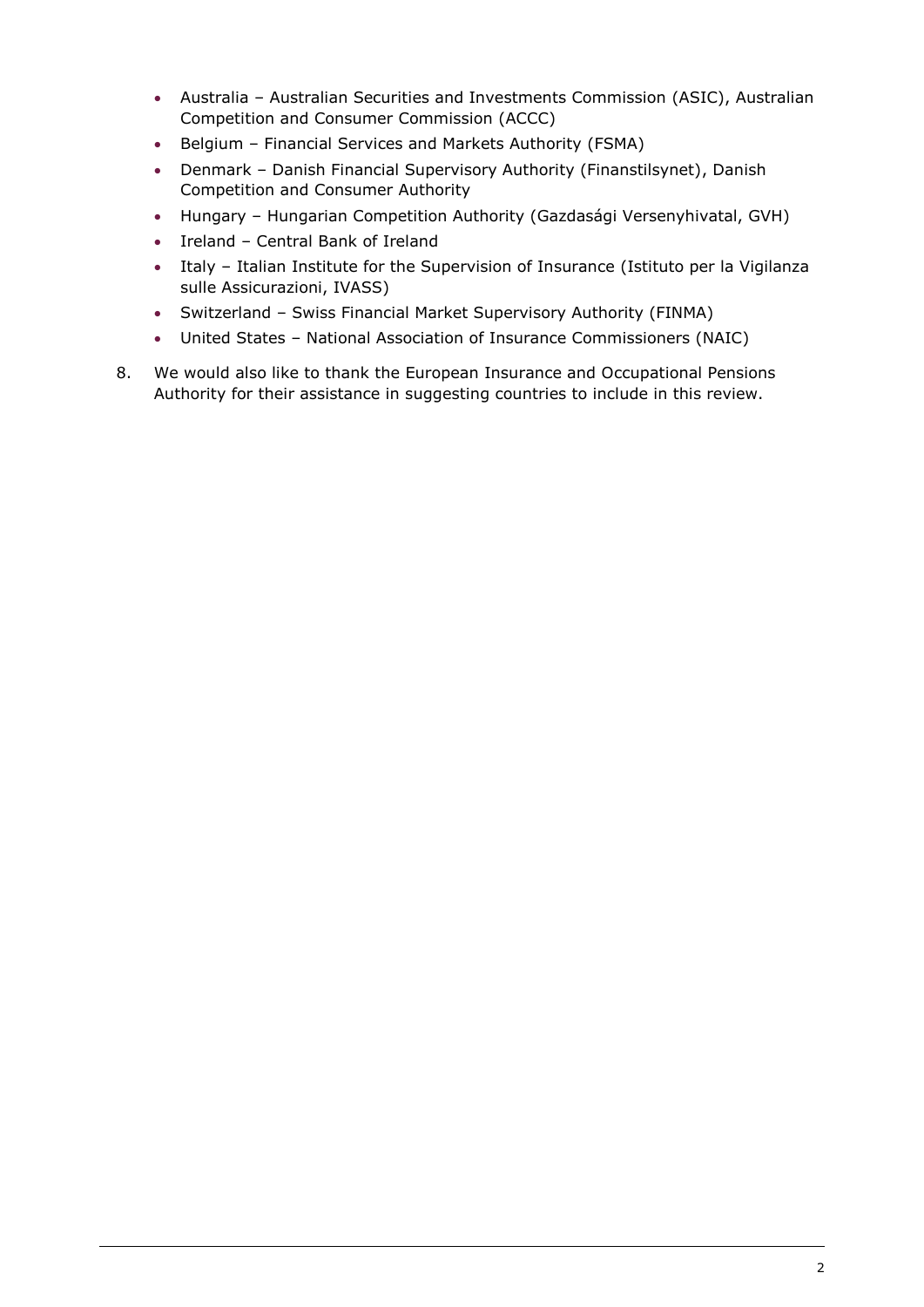# **2** Market overview

- 9. The UK general insurance market is one of the largest in the world. According to data published by the [OECD,](https://stats.oecd.org/Index.aspx?DatasetCode=INSIND) the UK market was the 4th largest in terms of gross premiums in 2017 after the US, Germany, and France.
- 10. Table 1 shows this information in euros for each of the countries reviewed, reflecting the broad range of markets covered in terms of size. Note that the definition used here differs to that in the [interim market study report](https://www.fca.org.uk/publication/market-studies/ms18-1-2-interim-report.pdf) because it includes products in addition to home and motor insurance, such as business insurance.

| UK |  | Australia   Belgium   Denmark   Hungary   Ireland   Italy |  | $\blacksquare$ Switzerland | US |
|----|--|-----------------------------------------------------------|--|----------------------------|----|
|    |  |                                                           |  |                            |    |

**Table 1: Non-life insurance gross premiums (euros, billions) in 2017**

*Gross premiums for each country (including the UK) are shown in euros as this is how it is reported by the OECD.*

11. The largest market in this review, the US, is regulated at a state level. This review will primarily focus on California and New York – two of the largest states in terms of gross premiums. This will enable a comparison of regulatory landscapes and consumer outcomes between states, whilst not going beyond the scope of this review.

## Premium trends

- 12. According to data published by [Insurance Europe](https://www.insuranceeurope.eu/sites/default/files/attachments/European%20insurance%20-%20Key%20facts%20-%20October%202018.pdf) in 2018, the UK general insurance market is characterised by relatively high premiums compared to other European countries. <sup>1</sup> However, due to the varying nature of risks between countries (for example, due to differences in the likelihood of certain catastrophic events), as well as the broad range of economic factors involved, it is difficult to make meaningful comparisons between average premiums in different countries.
- 13. It is notable though that there have been concerns in several countries about the increasing cost of insurance. For example, the Department of Finance in Ireland published a [Report on the Cost of Motor Insurance](http://www.finance.gov.ie/wp-content/uploads/2017/07/170110-Report-on-the-Cost-of-Motor-Insurance-2017.pdf) in 2017, which investigated the factors that had led to a dramatic increase in motor insurance premiums. Similar concerns have also been raised in other European countries in recent years, including Hungary and Italy.
- 14. In the US, consumer bodies, such as the [Consumer Federation of America,](https://consumerfed.org/wp-content/uploads/2019/02/auto-insurance-regulation-what-works-2019.pdf) have also raised concerns about the rising costs of motor insurance in some states. For example, in New York the average motor insurance premium is \$805, having increased considerably in recent decades. In comparison, the average motor insurance premium in California is just \$490 and has remained relatively stable. These variations could be due to several factors, such as differences in the regulatory landscape, or differences in claims and expenditure costs.
- 15. In Australia, an increase in the cost of home insurance has been on the radar of the competition regulator. In particular, concerns have been raised about affordability for consumers living in certain areas, such as Northern Australia. The [North Australia](https://www.accc.gov.au/system/files/Northern%20Australia%20Insurance%20Inquiry%20-%20First%20interim%20report%202018.PDF)  [Insurance Inquiry](https://www.accc.gov.au/system/files/Northern%20Australia%20Insurance%20Inquiry%20-%20First%20interim%20report%202018.PDF) identified that increasing premiums were largely due to unusual

<sup>&</sup>lt;sup>1</sup> Of the 29 countries included, the UK had the 8<sup>th</sup> highest motor insurance premiums and the 4<sup>th</sup> highest property insurance premiums (see pg. 24 and 26).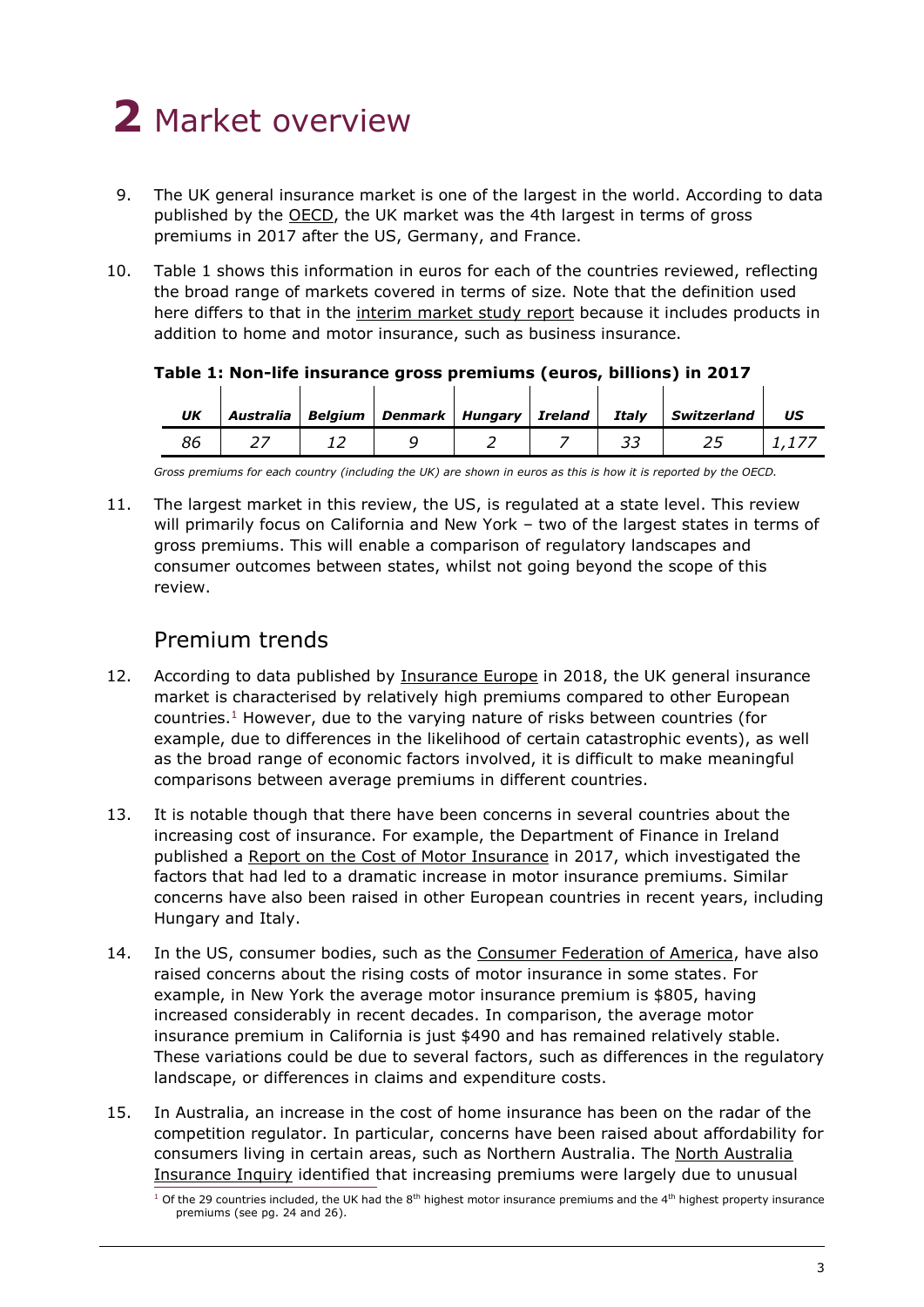market dynamics. For example, it identified that insurers were not actively trying to win market share in some areas, which was resulting in 'soft competition'.

16. Following concerns about increases in premiums, several regulators have taken action in an attempt to support and protect affected consumers. These interventions are outlined in the final section of this annex.

#### Competition indicators

- 17. A competitive general insurance market can result in lower premiums for consumers, as well as a wider range of products for them to choose from. There are several indicators that reflect the level of competition in a market. Below we compare how two of these indicators, market concentration and profitability, compare for the UK with other countries.
- 18. Market concentration looks at the number of firms in a market and their respective shares. In the UK, the home and motor insurance markets are not highly concentrated, with the top five countries accounting for 48% and 57% of these markets, respectively. In contrast, the [Australian Government Productivity](https://www.pc.gov.au/inquiries/completed/financial-system/report/financial-system.pdf)  [Commission](https://www.pc.gov.au/inquiries/completed/financial-system/report/financial-system.pdf) have expressed concerns about high market concentration in both the home and motor insurance markets, with the four largest insurers holding a combined share of over 70%.
- 19. Some of the European countries in this review for which we could source data are more similar to the UK in terms of market concentration. For example, data published by the [Swiss Insurance Association](https://www.svv.ch/en/insurance/facts-figures/property-and-casualty-insurance/overall-view-non-life-insurance) indicates that the five largest insurers in Switzerland have a combined market share of below 50%. In Italy, the five largest insurers account for 51% of the market according to data published by [PwC.](https://www.pwc.com/it/it/publications/italian-insurance-market/doc/pwc-the-Italian-insurance-market.pdf)
- 20. Data published by the [NAIC](https://www.naic.org/documents/cmte_c_sdwg_180628_competition_report.pdf) indicates that market concentration in the US varies considerably by state. For example, for motor insurance the market concentration in New York is higher than in California, whereas for home insurance the reverse is true although the difference is less significant.
- 21. The profitability of an insurance market can be measured using combined ratios. A report published by the [International Association of Insurance Supervisors](https://www.iaisweb.org/page/supervisory-material/financial-stability-and-macroprudential-policy-and-surveillance/global-insurance-market-report-gimar) (IAIS) in 2017 indicates that the combined ratios for Australia and Europe were lower than the UK, indicating that these markets were more profitable. However, this was not true for all countries within Europe – for example, combined ratios for Belgium and Italy were comparable to the UK.
- 22. For the US, the combined ratio reported by the IAIS was slightly higher than the UK, indicating that the market was less profitable. However, the relatively high combined ratio for the US was largely attributed to a high frequency of catastrophic events and so may not reflect the level of competition in the market.
- 23. In summary, these indicators suggest that the UK general insurance market is relatively competitive. However, these indicators can be influenced by a range of factors, so there may be reasons other than the level of competition that can explain these differences. These should be considered when drawing any conclusions from the data.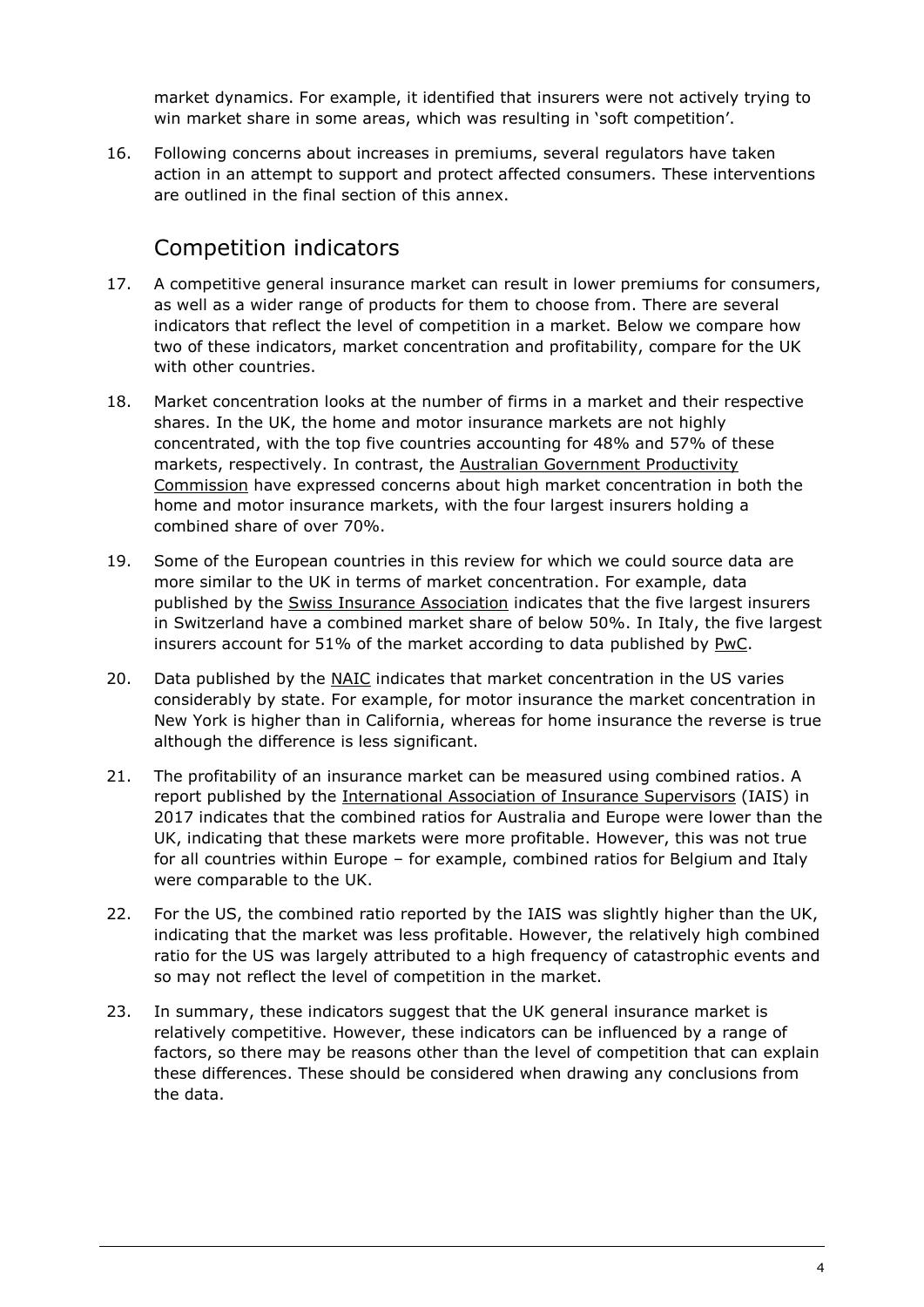## Distribution channels

- 24. The ways by which consumers buy general insurance products differ between countries and can affect the competition dynamic. In the UK, a relatively high proportion of home and motor insurance policies are sold online. In comparison, the proportion of general insurance policies sold online in other countries is often lower, while the use of face-to-face channels to buy insurance tends to be more common.
- 25. For example, agents remain a popular distribution channel in Hungary, Italy, and Switzerland. Agents act on behalf of insurance firms and may only sell products from one specific firm. In Italy, 79% of general insurance policies were sold via agents in 2017 making it the most popular channel for consumers to access these products, according to a report by [PwC.](https://www.pwc.com/it/it/publications/italian-insurance-market/doc/pwc-the-Italian-insurance-market.pdf)
- 26. The composition of online sales also differs between countries. In the UK, 31% of all motor insurance policies and 13% of all home insurance policies are sold through price comparison websites (PCWs). In other countries, the use of PCWs is generally lower. However, it was highlighted as an area of growth in several countries, including Australia, Belgium, and Italy.
- 27. These differences can be explained by a range of factors. For example, as discussed in the previous section, market concentration in the UK is relatively low compared to some countries. Where market concentration is low, consumers may find tools that help them to compare products from a range of providers more useful. This is supported by our [consumer research,](https://www.fca.org.uk/publication/market-studies/ms18-1-2-annex-4.pdf) which found that PCWs were one of the most common ways for UK consumers to choose to search the general insurance market.
- 28. Supply-side factors can also explain these differences to an extent. For example, the competition regulator in Australia highlighted that many large insurers are reluctant to engage with PCWs due to their ability to drive down prices. The option to not engage with PCWs may also be helped by the relatively high levels of concentration in the market.
- 29. The high prevalence of PCWs in the UK has a significant impact on how firms compete, as well as on consumer behaviour. One impact may be on the switching rate, which is relatively high in the UK compared to other countries. This may partly be explained by the fact that PCWs tend to emphasise price and the need to shop around. In contrast, face-to-face channels, such as agents, are more likely to focus on product quality and promoting customer loyalty. One reason for this is that faceto-face channels provide more of an opportunity to fully explain the benefits of one product over another.
- 30. In summary, there are significant differences between countries in terms of how general insurance products are distributed. These differences are likely to be driven by a range of supply-side and demand-side factors. The relatively high proportion of policies sold online in the UK is likely to impact on insurers' pricing strategies, as well as the effectiveness of any interventions in the market. Therefore, we must consider these differences when reviewing interventions used in other jurisdictions.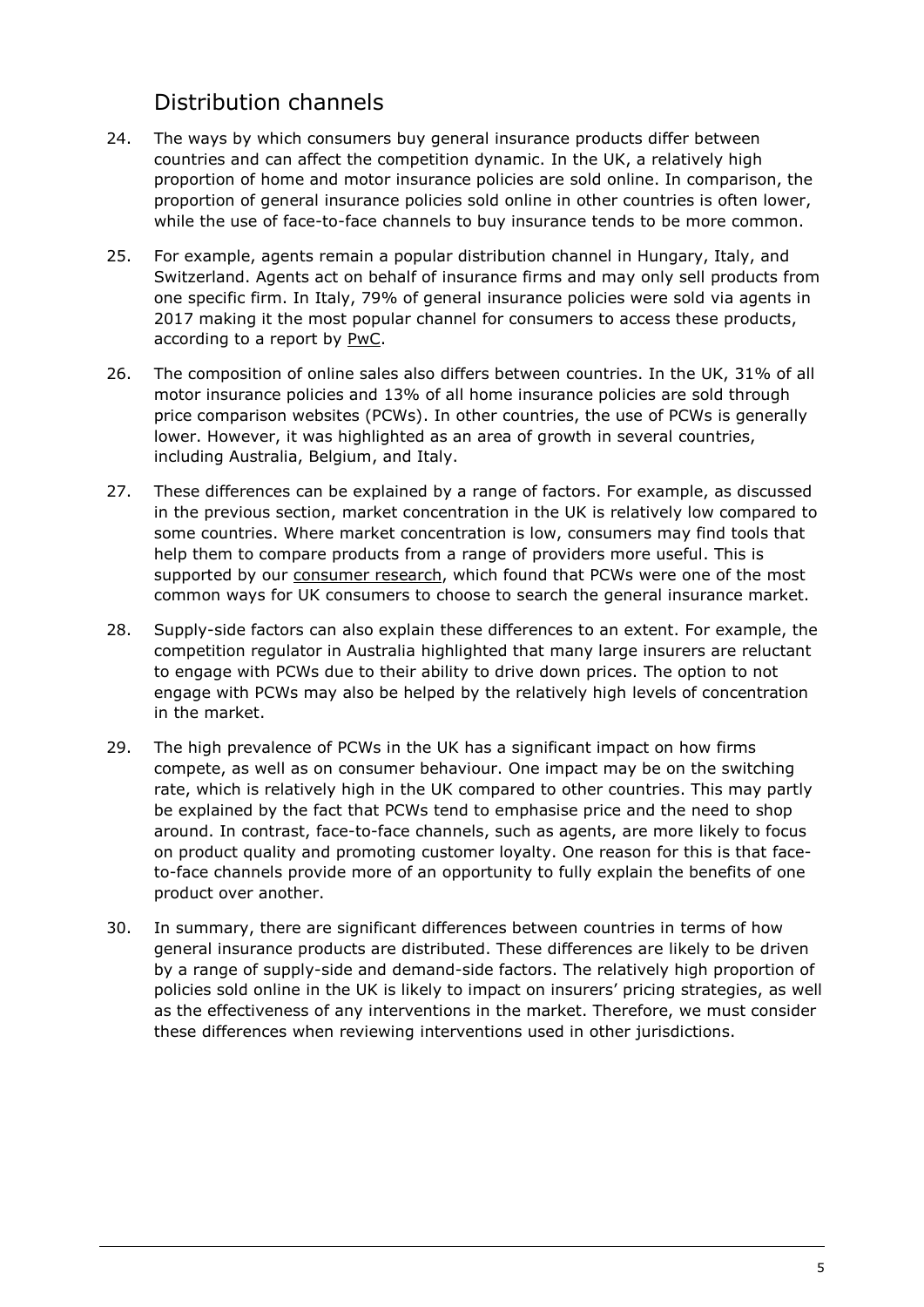# **3** Contract features

31. The types of general insurance contracts that are offered by insurers can also impact on their pricing strategies, as well as on consumer behaviour. Two key features of a contract include its length and the renewal process. There are some countries where these features differ considerably to general insurance contracts in the UK.

### Contract duration

- 32. In the UK, contracts for home and motor insurance are typically one year in length. However, in Switzerland and Italy multi-year contracts are available. This is where the annual premium is fixed over several years. These contracts can be attractive to risk-averse consumers as they provide some certainty that the premium will not increase at renewal.
- 33. In Switzerland, it is common for insurers to offer multi-year contracts for both home and motor insurance. According to FINMA, they are usually between 3-5 years long, but can be up to 10 years in some cases. They are typically discounted by 5-10% when compared on an annual basis to a one-year contract. Some insurers also provide several months of cover for free in the first year.
- 34. While the annual premium is fixed for the duration of the contract, it usually includes a clause that allows the insurer to amend the premium under certain conditions (for example, if inflation increases above a certain level). If this clause is activated, then the consumer has the right to cancel the policy and to switch insurer if they choose to do so.
- 35. While multi-year contracts are still available in Switzerland, according to FINMA there has recently been a trend towards shorter contracts. This is likely to have been driven by several factors, such as: better financial education, increased price competition, and a shift towards online channels, such as PCWs, which are more likely to encourage switching.<sup>2</sup>
- 36. FINMA also emphasised that many insurers believe that there are benefits associated with longer-term consumer relationships, in particular that they are associated with customer loyalty. It is because of this, that insurers will often offer rebates to agents, as well as consumers, to incentivise the sale of multi-year insurance contracts.
- 37. However, the use of multi-year contracts has also been associated with negative consumer outcomes. This has been highlighted in Italy, where these types of contracts have been subject to some scrutiny in recent years. As a result, there have been several changes to the law:
	- Until 2006, home and motor insurance contracts could be up to 10 years long and consumers were unable to cancel during this period. This led to a high number of complaints from consumers unable to switch to a better deal.
	- In 2006, the law was changed allowing customers to cancel home and motor contracts annually with 60 days' notice. This effectively prohibited the traditional form of multi-year contracts for home and motor insurance.

 $2$  For example, the website of the Swiss insurance comparison service Moneyland suggests that consumers opt for a oneyear contract as it allows them to switch insurer and take advantage of better deals when they become available. See [https://www.moneyland.ch/en/car-insurance-switzerland-save-premiums-tips.](https://www.moneyland.ch/en/car-insurance-switzerland-save-premiums-tips)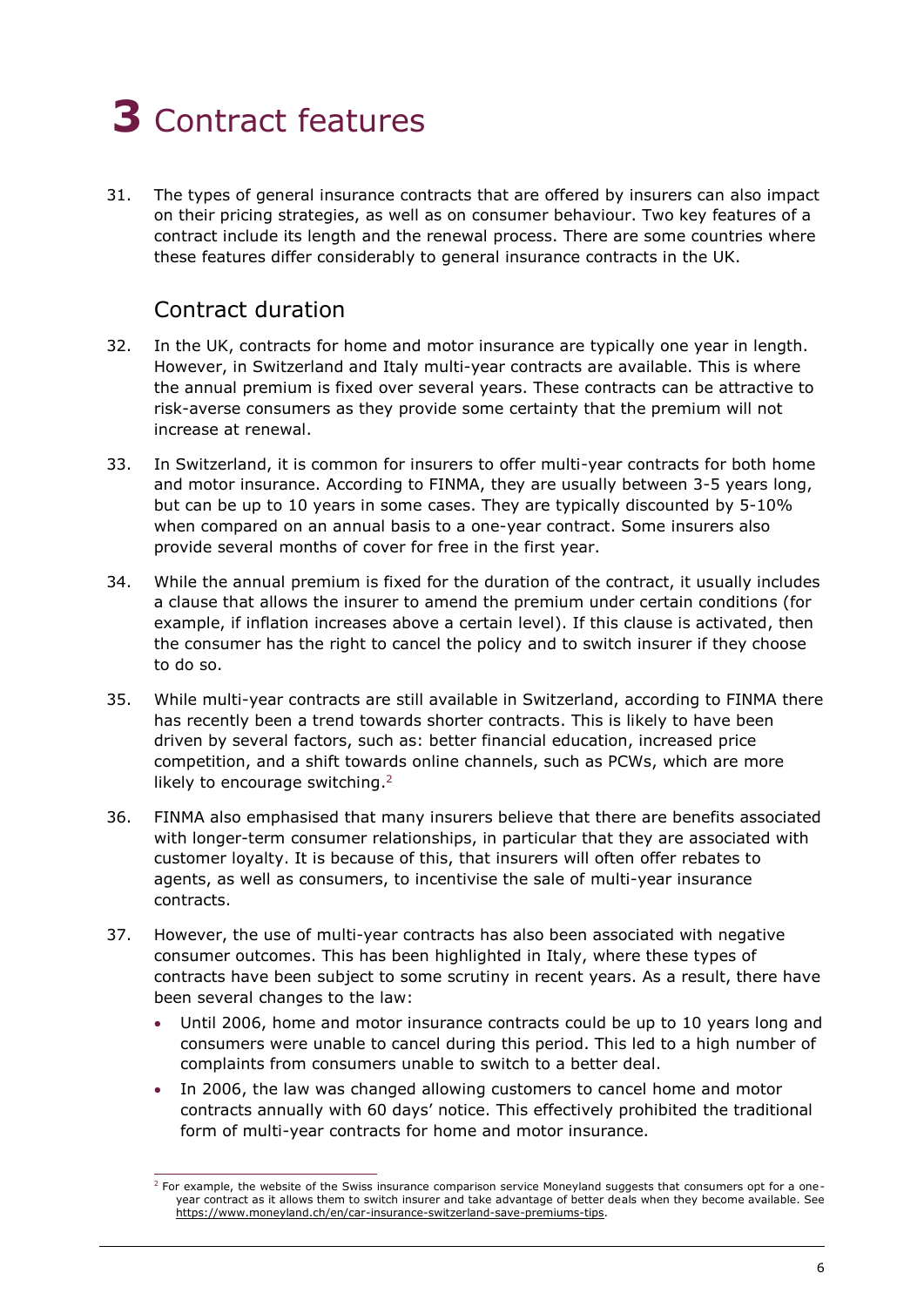- In 2009, the law was changed to permit multi-year contracts as long as the consumer was able to cancel annually after the fifth year and was given a discount compared to a one-year policy. This was criticised by several consumer organisations, some of which argued that it led to an increase in the cost of insurance, a decline in the quality of services, and greater barriers to new entrants.
- In 2012, multi-year contracts were abolished for third party motor insurance (but not for other types of insurance). The aim of this was to increase flexibility in the market and to drive down premiums.
- 38. There is limited research assessing the impact that the ban on multi-year contracts for third party motor insurance has had since 2012. This is partly because there have been a range of interventions and market developments within this period and so it is difficult to separate out the effect it has had. However, according to the [Italian](http://www.ania.it/export/sites/default/it/pubblicazioni/rapporti-annuali/Italian-Insurance-Statistical-appendix/Italian-Insurance/2017-2018/ANIA-ITALIAN-INSURANCE-2017-18.pdf)  [Association of Insurance Companies](http://www.ania.it/export/sites/default/it/pubblicazioni/rapporti-annuali/Italian-Insurance-Statistical-appendix/Italian-Insurance/2017-2018/ANIA-ITALIAN-INSURANCE-2017-18.pdf) (ANIA), average premiums have declined for motor insurance since 2012, in part due to the economic recession, but also due to increased competition. The increase in competition may have been driven, in part, by this ban.
- 39. In Belgium, the law limits the length of general insurance contracts to one year. In other countries, including the UK, there are no restrictions on contract length, but it is standard practice for insurers to only offer one-year contracts. However, for some countries, such as Ireland, where one-year contracts are the norm, some insurers have recently started to also offer multi-year contracts for home insurance.<sup>3</sup>
- 40. There is evidence to suggest that consumers may prefer multi-year contracts in some circumstances. For example, a [US based study](https://pdfs.semanticscholar.org/2e85/5b4de3ddc1bdd957131c09e7637b585a2483.pdf) in 2013 found that when people were offered a choice between multi-year and one-year contracts, the demand for insurance increased. Furthermore, when the contracts were offered at an actuarially fair price, five times as many people opted for a multi-year contract. This finding persisted even when the cost of the multi-year contract was increased by 10%.
- 41. However, this study was specific to hurricane risks in the US and so the results may not be applicable to the UK general insurance market. Furthermore, a [UK based](http://www.lse.ac.uk/GranthamInstitute/wp-content/uploads/2011/09/WP62_adaptation-pricing-insurance.pdf)  [study](http://www.lse.ac.uk/GranthamInstitute/wp-content/uploads/2011/09/WP62_adaptation-pricing-insurance.pdf) reported that the price of a multi-year contract would need to be considerably higher than a one-year contract for several reasons, such as increased capital requirements, greater uncertainty, and changes to insurers' expenses. Therefore, demand for multi-year insurance contracts is likely to be relatively low. The firms in our market study also told us that they have withdrawn offers of multi-year contracts due to poor customer uptake and because they were too difficult to price competitively.
- 42. In addition, the European Commission expressed concerns in its Business Sector [Inquiry](http://ec.europa.eu/competition/sectors/financial_services/inquiries/interim_report_24012007.pdf) from 2007 about multi-year contracts having potentially negative effects on competition. It argued that these contracts can restrict access to new business and therefore act as a barrier to entry. While the report was specifically addressing the business insurance sector, this could apply to retail insurance as well.
- 43. In summary, it seems that while multi-year contracts can offer some stability and convenience to consumers, the growing use of digital channels, amongst other factors, has meant that more consumers are valuing the option to switch provider regularly. Furthermore, there is evidence to suggest that multi-year contracts can, in some cases, contribute to negative impacts on both competition and consumer outcomes.

<sup>&</sup>lt;sup>3</sup> For example, Zurich in Ireland offers multi-year home insurance contracts of up to three years. See [https://www.zurich.ie/home-insurance/multiyear/.](https://www.zurich.ie/home-insurance/multiyear/)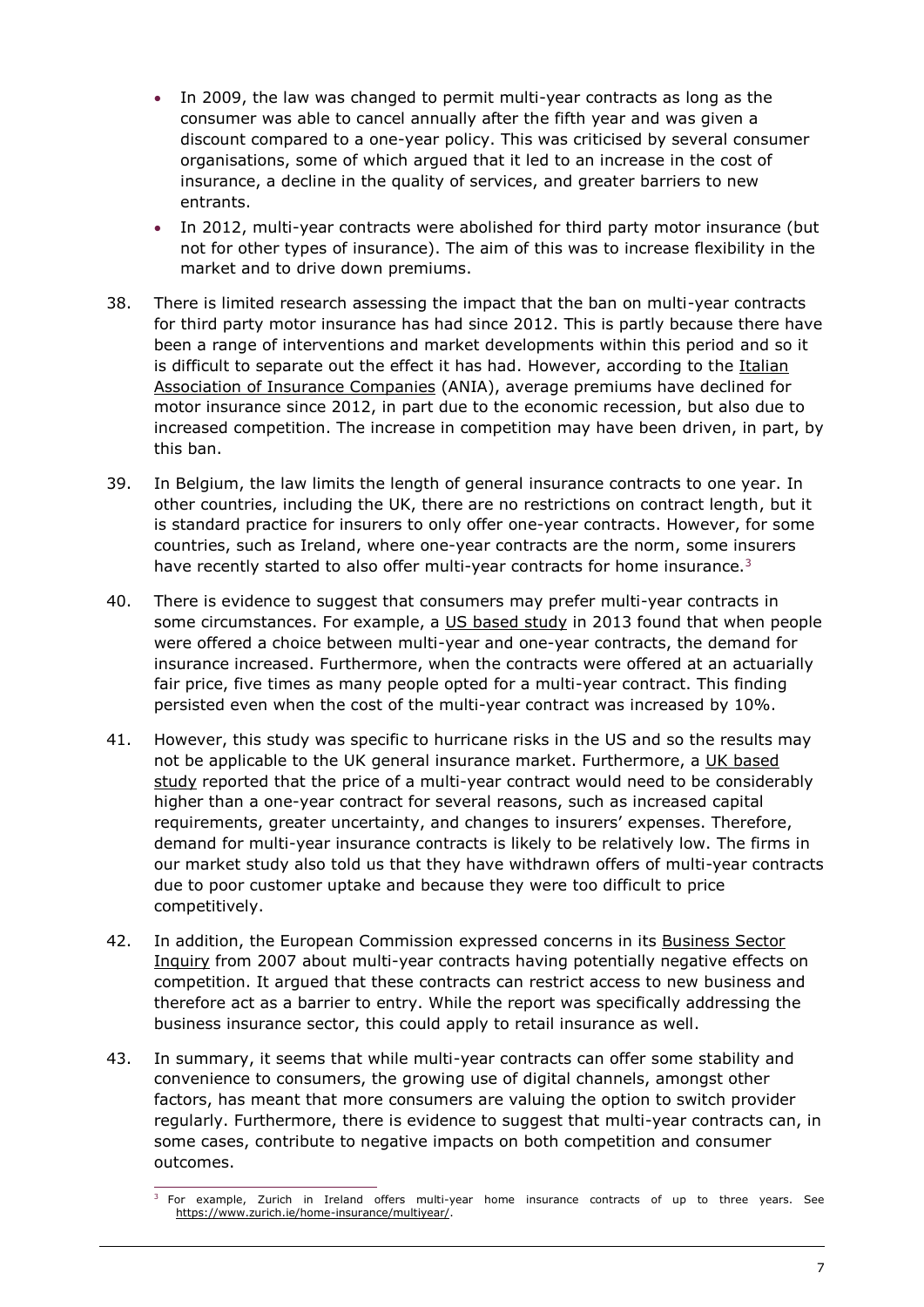#### Automatic renewal

- 44. Automatic renewal (sometimes known as "tacit renewal") is where an insurance contract is extended for another year unless the consumer or the insurer explicitly objects to it. In the UK, it is common for consumers to agree to automatic renewal when they buy insurance. There is also no limit on the number of times a contract can be renewed.
- 45. This contrasts to the situation in Italy, where automatic renewal for third party motor insurance is banned, and for most other types of general insurance, it is limited to two years. These rules have been in place since 2005 to encourage consumers to shop around and to switch provider if a better deal is available.
- 46. Despite the ban on automatic renewal, insurers can still offer existing customers a new insurance contract for the following year. However, unlike in automatic renewal, the customer must actively agree to the new contract. One downside to this is that customers wishing to stay with their existing insurer may not realise that they need to act, which could inadvertently result in some customers becoming uninsured.
- 47. To reduce this possibility, the rules in Italy also require insurers to notify customers 30 days before their existing contract is going to expire. Furthermore, after the contract has expired, the insurer must provide cover for an additional 15 days. This gives the customer a minimum of 45 days to agree to the new contract or to switch to a new insurer.
- 48. In other countries, automatic renewal is generally common practice. Insurers are usually required to give a certain amount of notice before renewal, so that the customer has sufficient time to shop around. The amount of notice that insurers are required to give varies between countries – for example, 50 days in Hungary compared to 15 in Ireland (although this is currently in the process of being extended). In some US states, insurers are required to give more notice if the renewal premium is expected to increase above a certain level.
- 49. In our conversations with regulators in other jurisdictions, several highlighted the challenges associated with engaging consumers at renewal. A lack of engagement at the renewal stage can enable firms to offer less competitive prices to these customers. However, rather than restricting automatic renewal which can help prevent consumers from becoming uninsured, most regulators have used consumerled interventions aimed at improving engagement. These interventions are discussed in the final section of this report.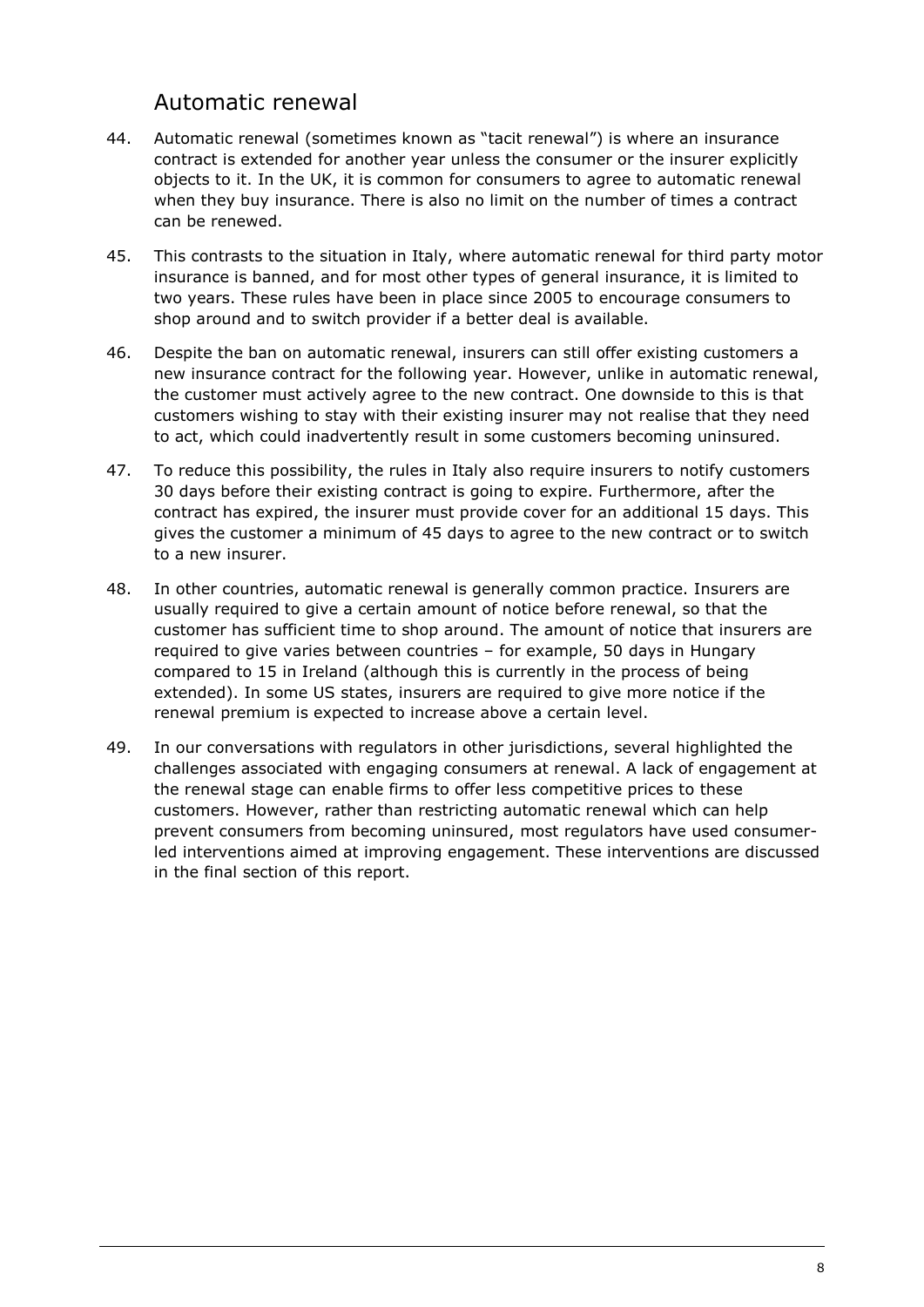

50. The regulatory landscape for general insurance differs considerably between countries, including in relation to pricing practices. This has a significant impact on firms' ability to charge customers different prices for insurance using factors that do not relate to a consumer's insurance risk. Below we set out some of the key differences between countries in terms of how insurance pricing is regulated.

#### Europe

- 51. General insurance markets have been progressively liberalised within the European Union, particularly with the formation of the Single Market in the early 1990s. This has limited the ability of regulators to control the price of insurance as, amongst other restrictions, it forbids any system that has automatic or mandatory effects on premiums. 4
- 52. Liberalisation had varying effects on the cost of insurance. In Italy, rates had been too low prior to liberalisation and so many insurers increased their rates. However, it is widely accepted that, in general, liberalisation led to an increase in competition which resulted in lower premiums and a wider choice of products for consumers.
- 53. Another impact of liberalisation was that insurers started to use more variables to better classify risk. However, insurers in the UK had already had the freedom to set their own prices for motor insurance for some time. Therefore, relatively complex pricing models had already developed in comparison to many other European countries.
- 54. Despite these differences, similar concerns about the use of non-risk based factors in the pricing of general insurance have been raised in some of the other European countries in this review. As a result, some countries have introduced rules to restrict insurers' ability to use certain factors in the pricing of general insurance. Some of these examples are outlined below.
- 55. **Belgium**: In Belgium, [legislation](https://www.fsma.be/fr/node/7464) was introduced in 2014 requiring insurers to be able to objectively justify the price of some types of general insurance, including third party motor and home insurance. In other words, any factors that are used to price customers insurance policies differently must be linked to their underlying insurance risk. This legislation was introduced due to concerns that unlimited differentiation between consumers could result in certain groups of consumers being priced out of the market, which in turn could reduce access to basic insurance products.
- 56. **Switzerland**: Switzerland's regulatory system for general insurance shares similarities with other European countries, partly due to mutual recognition with the European Union. Like Belgium, there is [regulation](https://www.admin.ch/opc/de/classified-compilation/20051132/index.html#a117) in Switzerland which states that any discrimination between customers must be legally or actuarially justified. This again implies that the use of non-risk based factors is not be allowed in the pricing of insurance.
- 57. **Italy**: In 2016, the Italian Code of Private Insurance was supplemented by the Competition Law. This requires firms to make sure that a new customer within the

<sup>4</sup> Prior to this, each country could place controls on the price of insurance. For example, in Italy insurers were only allowed to use three variables which were controlled by the Government to set prices. See Heikes, A., *[The Pricing Effects of](https://pdfs.semanticscholar.org/d795/79df6a5accb918760b2ef53e8285b9f566da.pdf)  [European Union Insurance](https://pdfs.semanticscholar.org/d795/79df6a5accb918760b2ef53e8285b9f566da.pdf)* (2006).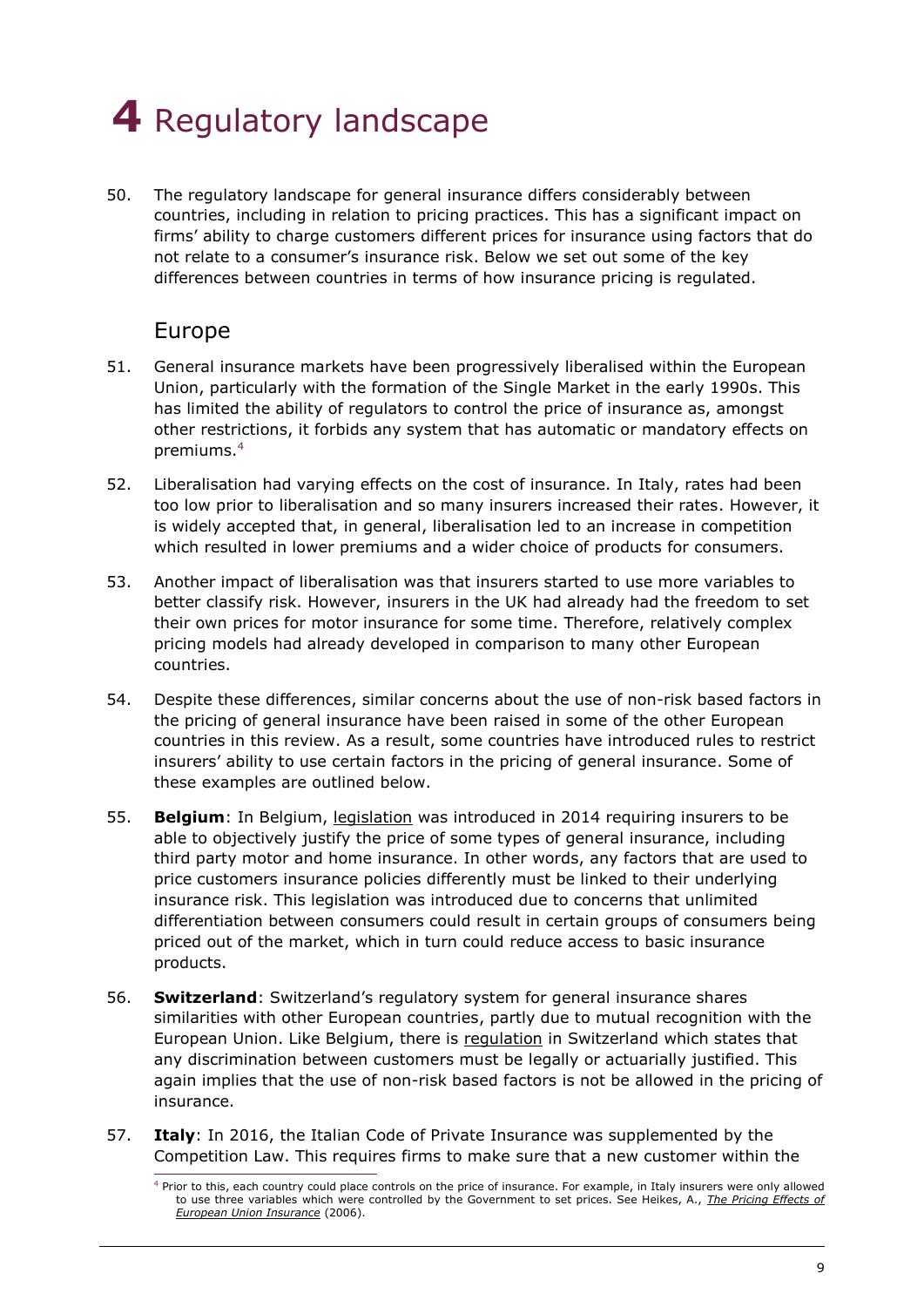same "bonus class" as an existing customer (which is based on the consumer's noclaims history), should receive the same premium conditions if their risk profile is the same. This was due to concerns that consumers were being charged different prices due to non-risk based factors associated with their geographical location, such as the level of fraud in the area, and that this practice was restricting access to insurance in some areas. 5

- 58. The rules in Belgium, Switzerland, and Italy should limit the use of non-risk based factors in the pricing of insurance. This should, in principle, prevent insurers in these countries from engaging in price walking strategies, where the price is increased for consumers that renew. The regulators in each of these jurisdictions were not aware of any evidence for price walking, which supports this assumption.
- 59. However, not only were we unable to identify any evidence for price walking in these jurisdictions, we were also unable to source any data on the differences in premiums for new and existing customers. Therefore, we do not know for certain how the rules in these countries relating to the use of non-risk based factors impact on firms' pricing strategies and consumer outcomes.
- 60. Anecdotally, it has been suggested that price walking may occur to an extent even where there are rules to prevent the use of non-risk based factors in pricing. This is because these types of rules can be difficult for regulators to enforce, largely due to the relative complexity of the pricing models used in insurance, as well as the costs associated with overseeing them from a regulatory perspective.
- 61. On the other hand, there are several reasons why price walking may have emerged in the UK general insurance market, but not in other European countries. This could include differences in market dynamics, such as a traditionally greater use of online channels to buy insurance in the UK. It could also be partly explained by the fact that the market in the UK has been liberalised for longer and so insurers pricing models have had longer to evolve.<sup>6</sup>

## Australia

- 62. The regulatory system in Australia for the pricing of general insurance also shares similarities with the UK as insurers are generally free to set prices using a range of rating factors. Historically, pricing models used by insurers in Australia have been less advanced, with, for example, fewer firms explicitly analysing renewal rates according to the [Institute of Actuaries of Australia.](https://actuaries.asn.au/Library/GI03paperdriussi.pdf) However, most large insurers now have highly sophisticated pricing models like those used by firms in the UK.
- 63. Not only are there similar pricing models used by firms in Australia, but similar pricing issues have also been identified by the competition regulator. For example, the [North Australia Insurance Inquiry](https://www.accc.gov.au/system/files/Northern%20Australia%20Insurance%20Inquiry%20-%20First%20interim%20report%202018.PDF) found evidence that some insurers were charging higher prices to customers at renewal. A number of issues relating to the transparency of pricing were also identified.
- 64. Furthermore, the [Emergency Services Levy Insurance Monitor](https://www.eslinsurancemonitor.nsw.gov.au/sites/default/files/DiscussionPaper_Pricing_New%26Renewals_FINAL.pdf) found that some insurance companies were charging existing customers higher premiums than new customers for home insurance. This gap in prices could not be explained by differences in factors such as introductory discounts. This could mean that the differences are due to firms extracting higher margins from loyal insurance

<sup>5</sup> See Porrini, D., *[The Italian motor insurance market, Will the recent interventions solve the old efficiency problems?](https://www.researchgate.net/publication/263703292_The_Italian_Motor_Insurance_Market_Will_the_Recent_Interventions_Solve_the_Old_Efficiency_Problems)* (2014).

<sup>6</sup> This is supported by research that suggests competition tends to lead to increased price discrimination over time. For example, see Guy Thomas, R., *[Non-risk price discrimination in insurance](https://link.springer.com/content/pdf/10.1057%2Fgpp.2011.32.pdf)* (2012).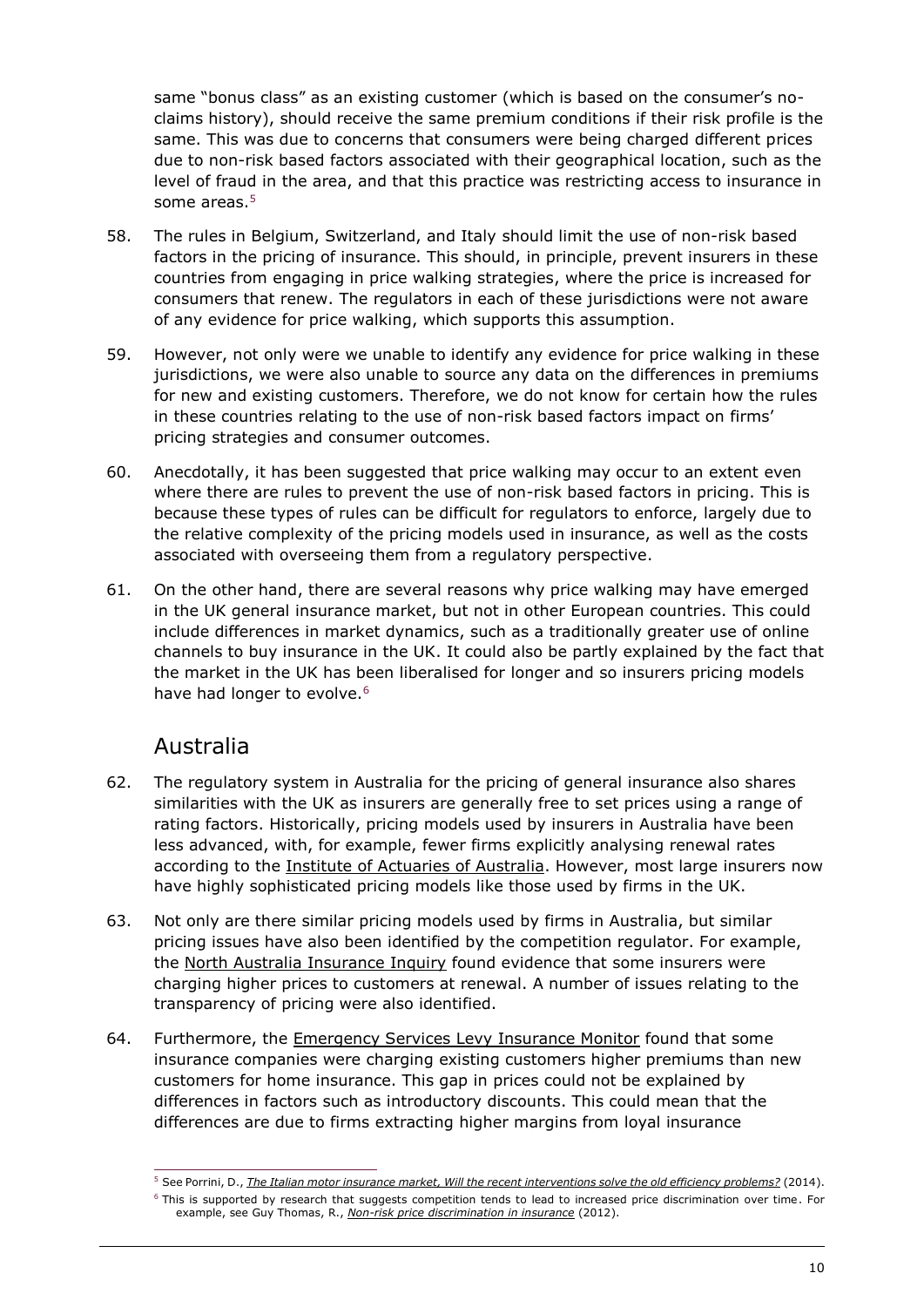customers. However, the report also added that there may be other factors which can explain the difference.

65. To address these issues, several recommendations were made to improve pricing transparency in the market. These included proposals to introduce component pricing, which is where firms are required to give consumers a breakdown of their premium, and the provision of more information about premium increases at renewal. These proposals are discussed in more detail in the final section of this annex.

## United States

- 66. In the US, general insurance is regulated at a state level. Therefore, the degree to which pricing is regulated varies between states. In general, pricing is subject to much more stringent regulation in the US than it is in UK.
- 67. In most states, the law requires that general insurance rates are not excessive, inadequate, or unfairly discriminatory. According to a [White Paper](https://www.naic.org/documents/committees_c_catf_related_price_optimization_white_paper.pdf) by the National Association of Insurance Commissioners, unfair discrimination exists if differences in price do not reflect the differences in expected losses and expenses.
- 68. Despite this law, there have been concerns raised in recent years that insurers are deviating from traditionally accepted standards of price setting. In fact, some consumer bodies have found evidence that existing customers are more likely to be overcharged on their insurance compared to new customers.<sup>7</sup> This could indicate that some insurers in some states are price walking consumers.
- 69. Furthermore, the [Consumer Federation of America](https://consumerfed.org/press_release/allstate-files-illegal-auto-insurance-rates-multiple-states/) (CFA) alleged in 2015 that the insurer Allstate Property & Casualty Company (Allstate) was charging higher prices to motor insurance customers who were less likely to shop around. Subsequently, the CFA sent a letter to State Insurance Commissioners about Allstate's use of 'marketplace considerations' as a risk factor, which had no relation to consumers' level of insurance risk.
- 70. To address these concerns, the NAIC proposed that State Insurance Commissioners should issue bulletins to prohibit or restrict the use of non-risk based factors in the pricing of general insurance. Many State Insurance Commissioners have taken action that related to this guidance. For example, the California Insurance Commissioner issued a [notice regarding unfair discrimination](http://www.insurance.ca.gov/0250-insurers/0300-insurers/0200-bulletins/bulletin-notices-commiss-opinion/upload/PriceOptimization.pdf) in 2015, which stated that any use of non-risk based factors in the pricing of general insurance is unfairly discriminatory and therefore in violation of California law.
- 71. Much like in several other US states, the California Insurance Commissioner systematically oversees insurers' pricing models, including the rating factors that are used. Insurers must also seek prior approval of pricing models before they can be used in California. In addition, the California Insurance Commission also seeks to constrain motor insurance premiums by requiring insurers to use three mandatory rating factors (driving record, miles driven, and years of driving experience). Each of these factors must have a greater impact on the premium than any other factors used in the pricing model.
- 72. There is a large body of research that supports California's approach to general insurance price regulation. For example, a report by the [Consumer Federation of](https://consumerfed.org/wp-content/uploads/2019/02/auto-insurance-regulation-what-works-2019.pdf)  [America](https://consumerfed.org/wp-content/uploads/2019/02/auto-insurance-regulation-what-works-2019.pdf) in 2013 concluded that California's approach to regulation was associated

<sup>7</sup> For example, the Office of Public Insurance Counsel in Texas reported in 2012 that consumers staying with the same motor insurance company for 7-8 years could save an average of 14% on their premium if they were to switch provider.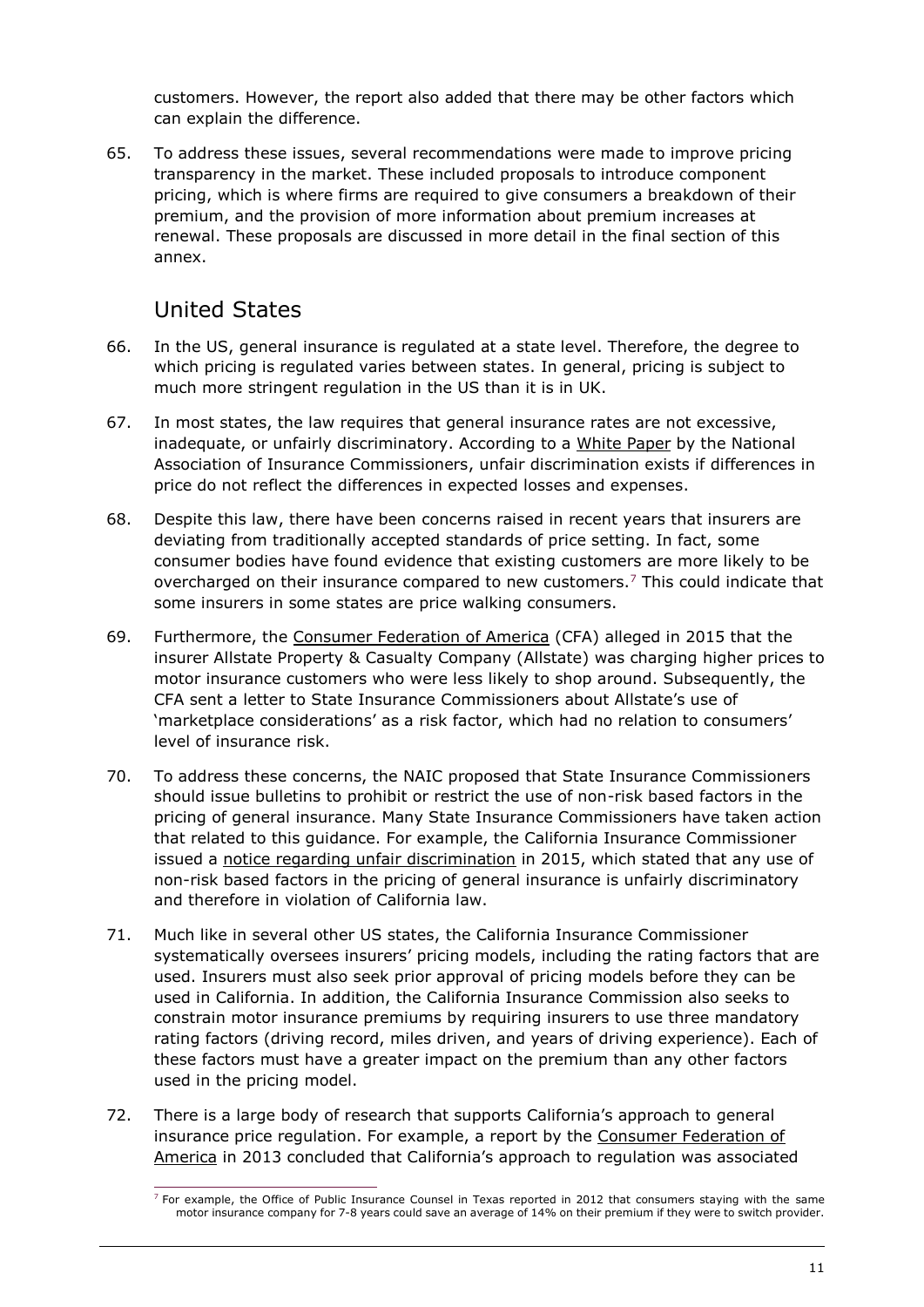with greater competition and lower insurance premiums for consumers. However, it should also be noted that others have argued that this type of model restricts insurers' ability to adapt to respond to changes in the market.

- 73. In contrast to the state of California, some states do not require prior approval or oversee insurers' pricing models to the same extent. This is the case in New York, where there have been several significant changes to motor insurance regulation over the past three decades:
	- Prior to 1995, a 'prior approval' system was in place, meaning that insurers were required to seek approval before they could implement new pricing models.
	- In 1995, a 'flex rating' system was introduced, meaning that insurers could adjust their pricing models as long as motor insurance premiums remained within a specified range.
	- Then in 2001, New York reverted back to the prior approval system.
	- Finally, in 2009, New York once again converted to a flex rating system.
- 74. The [Property Casualty Insurers Association of America](https://www.leg.state.nv.us/Session/76th2011/Exhibits/Assembly/CMC/ACMC279L.pdf) have reported that following the shift from a 'prior approval' to a 'flex rating' system in 1995, competition actually increased and motor insurance premiums stabilised. Furthermore, after New York reverted to the prior approval system in 2001, the opposite effect on competition and consumer outcomes was reported. This suggests that allowing insurers to set their own rates can have beneficial effects on consumer welfare.
- 75. In summary, there have been some reports in recent years of price walking practices in the US. This is despite a law in most states that general insurance rates must not be unfairly discriminatory, which illustrates that difficulties in preventing these types of practices. As a result, many State Insurance Commissioners have taken further action to prevent the use of non-risk based factors in the pricing of general insurance. This has been approached in various ways and it is difficult to assess the impact of these rules. States also take different approaches in overseeing changes to and the implementation of new pricing models. However, evidence as to whether more restrictive, and costly, forms of regulation are associated with better consumer outcomes, compared to systems that allow insurers to set their own rates freely, is mixed.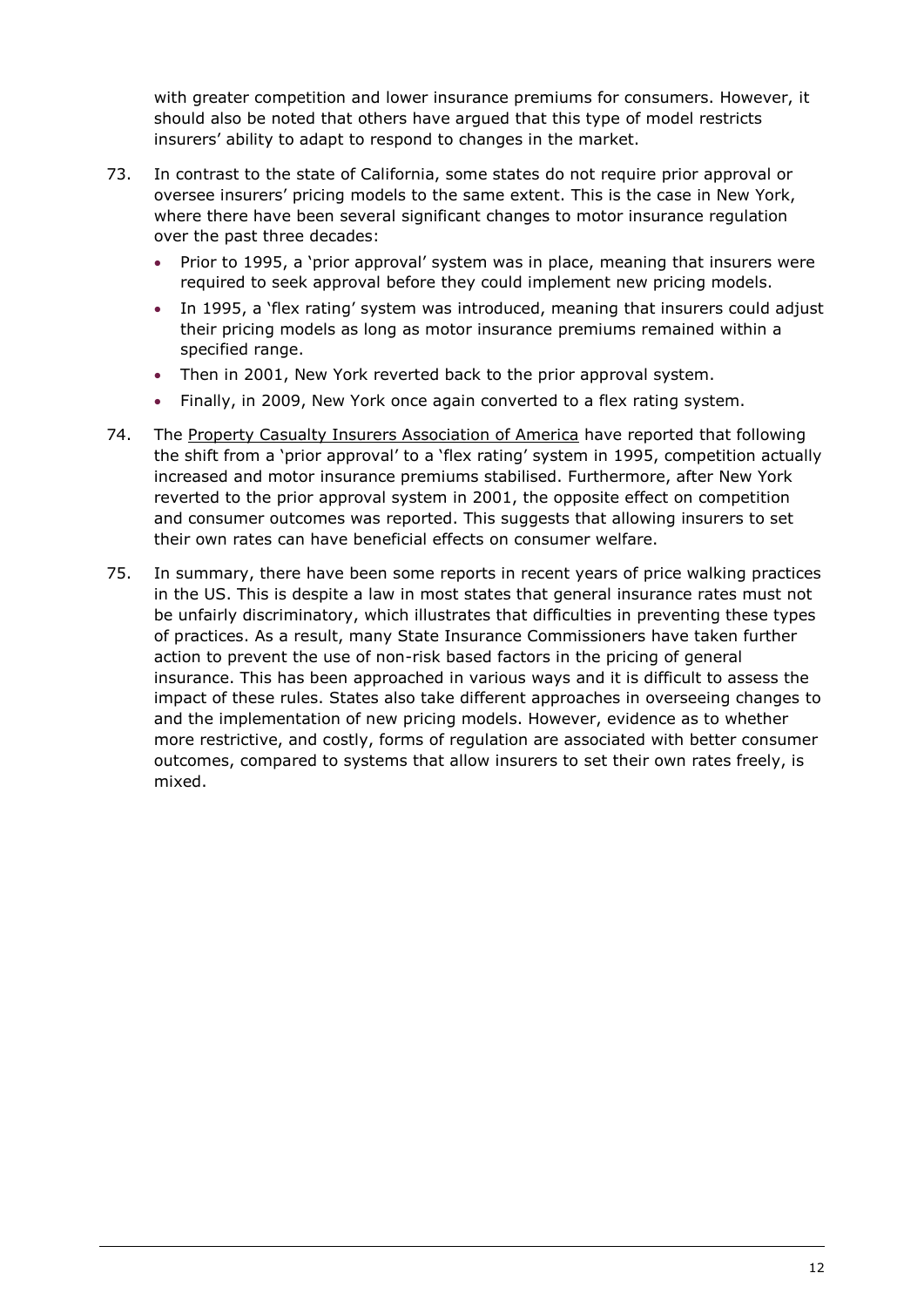## **5** Interventions and industry measures

- 76. Several regulators have attempted to address consumer issues in general insurance markets with non-price specific interventions. There have been a range of interventions used or considered in an attempt to improve consumer outcomes, which have focussed on:
	- Increasing the transparency of pricing practices
	- Improving consumer engagement and understanding
	- Promoting product quality as well as price
	- Ensuring data portability and interoperability
- 77. These interventions can have an indirect influence on insurers' pricing strategies by changing the competition dynamic and helping consumers to make more informed choices. This can benefit consumers by helping them to find a better deal and the right product to suit their needs.

### Increasing the transparency of pricing practices

- 78. In several of the countries included in our review, regulators have taken steps to improve the transparency of insurance pricing. By providing consumers with more information about how their premium is calculated or why it has changed, this can help them to understand whether they might benefit from shopping around.
- 79. **Explanation for premium increases (Ireland and Australia)**: The [Cost of](http://www.finance.gov.ie/wp-content/uploads/2017/07/170110-Report-on-the-Cost-of-Motor-Insurance-2017.pdf)  [Insurance Working Group](http://www.finance.gov.ie/wp-content/uploads/2017/07/170110-Report-on-the-Cost-of-Motor-Insurance-2017.pdf) was set up in 2016 to examine the cost of motor insurance in Ireland. Due to a lack of pricing transparency, it recommended that insurers should provide the reasons for large premium increases at renewal.
- 80. Similarly, the [Senate Economics References Committee](https://www.aph.gov.au/Parliamentary_Business/Committees/Senate/Economics/Generalinsurance/Report) in Australia highlighted the need to improve the transparency of insurance pricing in 2017. Therefore, it recommended that insurers should have to explain an increase in a premium at renewal.
- 81. However, due to the practical difficulties associated with providing this information, it was decided in both cases that insurers would not be required to provide this information to every individual consumer. Instead, in Ireland a protocol has been agreed to explain to consumers how premiums are usually calculated, as well as common reasons for a premium to increase. While, in Australia the proposal was updated so that insurers would only be required to provide this information if it is requested by a consumer.
- 82. **Component pricing (Ireland and Australia):** The Cost of Insurance Working Group also recommended that insurers provide a breakdown of the premium (both at new business and renewal) to improve transparency. It suggested that the premium could be broken down into its "mandatory" and "non-mandatory" elements, which would give consumers more clarity about the different elements that make up the price.
- 83. However, the Central Bank of Ireland identified several possible unintended consequences of this approach, including the potential to further confuse consumers.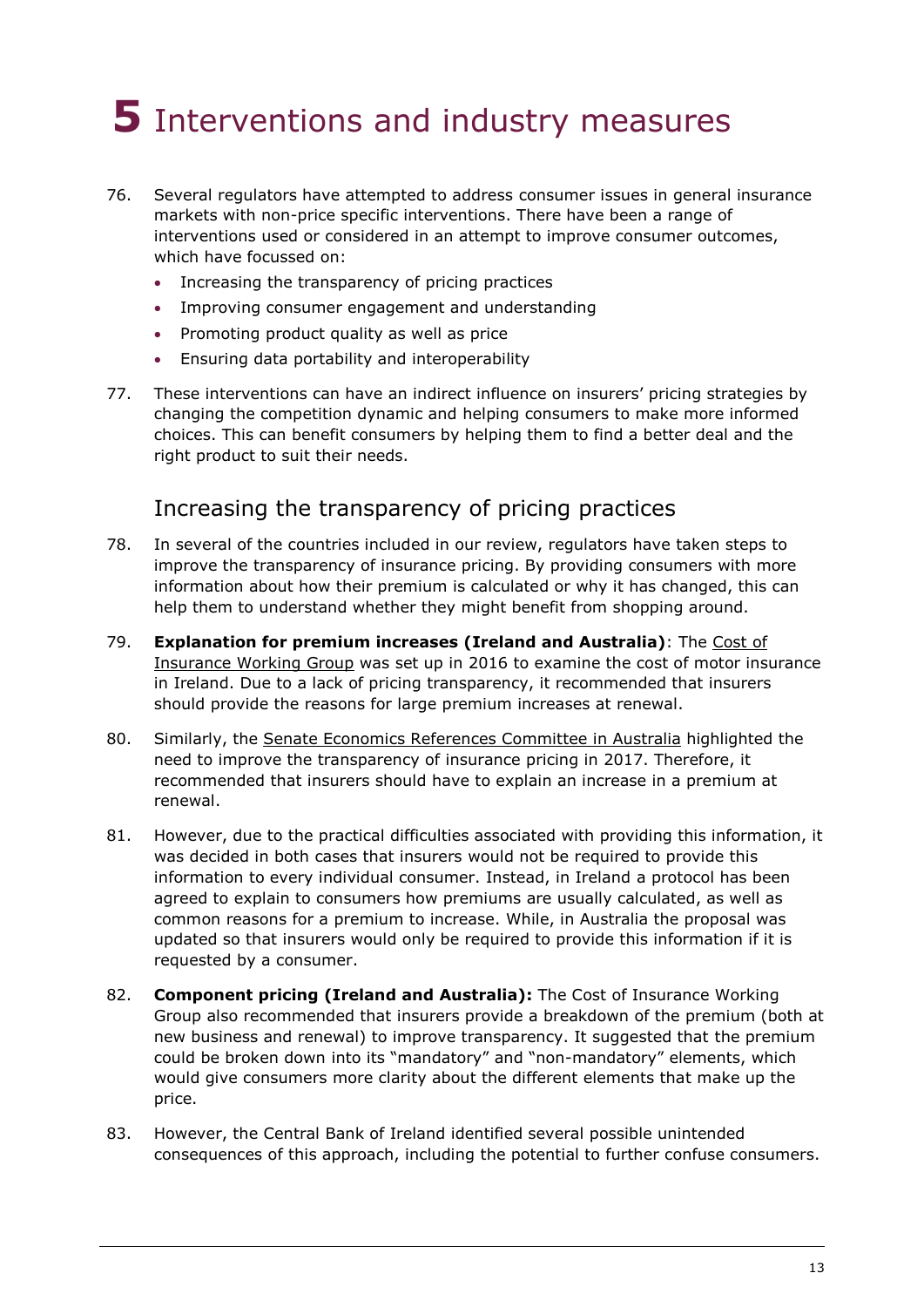Therefore, the Central Bank will instead require insurers to provide the total premium for each available policy option at renewal (i.e. comprehensive; third party, fire, and theft; and third party only) from November 2019. This aim of this is to enable consumers to make comparisons with other available products more easily.

- 84. The Senate Economics Refence Committee in Australia have also recommended that insurers provide consumers with a breakdown of their premium (for example, by showing the amount attributable to flood cover or taxes). However, while this proposal is being consulted on by [the Australian Treasury,](https://treasury.gov.au/consultation/c2019-t354736) there is currently no accepted definition of component pricing.
- 85. **Publication of rating factors (Belgium):** Along with rules that require insurers to make sure that their rates are objectively justified, the FSMA also requires insurers to publish the criteria that they use to segment customers on their website. These criteria must also be specified in the insurance offer and it must be accompanied by a clear explanation of why each criterion is used.
- 86. According to the FSMA, insurers have made few objections to these new requirements, which have helped to improve transparency in the general insurance market in Belgium.

## Improving consumer engagement and understanding

- 87. Some regulators have also taken steps to try to engage consumers at renewal and to improve consumers' understanding of insurance products so that they are able to make better decisions.
- 88. **Standardised definitions (Australia)**: In 2012, a standard definition for the term "flood" was implemented for home insurance as part of the Insurance Contract Act. This was recognised as a positive step in providing consumers with more clarity about what was included in their insurance cover.<sup>8</sup>
- 89. Since then, both the Senate and the Competition Authority have recommended that more standardised definitions are introduced for certain events (e.g. "storm"). This aim of this is to help improve consumers' understanding of different insurance products and their ability to make effective comparisons between them.
- 90. [The Australian Treasury](https://treasury.gov.au/consultation/c2019-t354736) is currently reviewing this proposal and has acknowledged that while more definitions could benefit consumers, it could also have unintended consequences. For example, if insurers need to raise the level of insurance cover to meet the new definitions, this may result in an increase in premiums and reduce access to insurance products.
- 91. **Improvements to policy documents (Italy):** In Italy, there has also been a focus on improving consumer engagement in the general insurance market. Following concerns from IVASS that the structure and language used in many insurance contracts was difficult and outdated, it developed voluntary guidelines for insurance providers which have now become mandatory.
- 92. The guidelines state that contract information cannot exceed three pages for motor third party liability insurance. For other non-mandatory motor insurance, contracts cannot exceed five pages. In addition, IVASS has implemented a standard format and a list of key information that insurers must provide. The aim of this is to make it easier for consumer to compare policies and find key information about their policy.

<sup>8</sup> See *Australian Competition and Consumer Commission, [North Australia Insurance Inquiry -](https://www.accc.gov.au/system/files/Northern%20Australia%20Insurance%20Inquiry%20-%20First%20interim%20report%202018.PDF) First Interim Report* (2018) (pg. 141).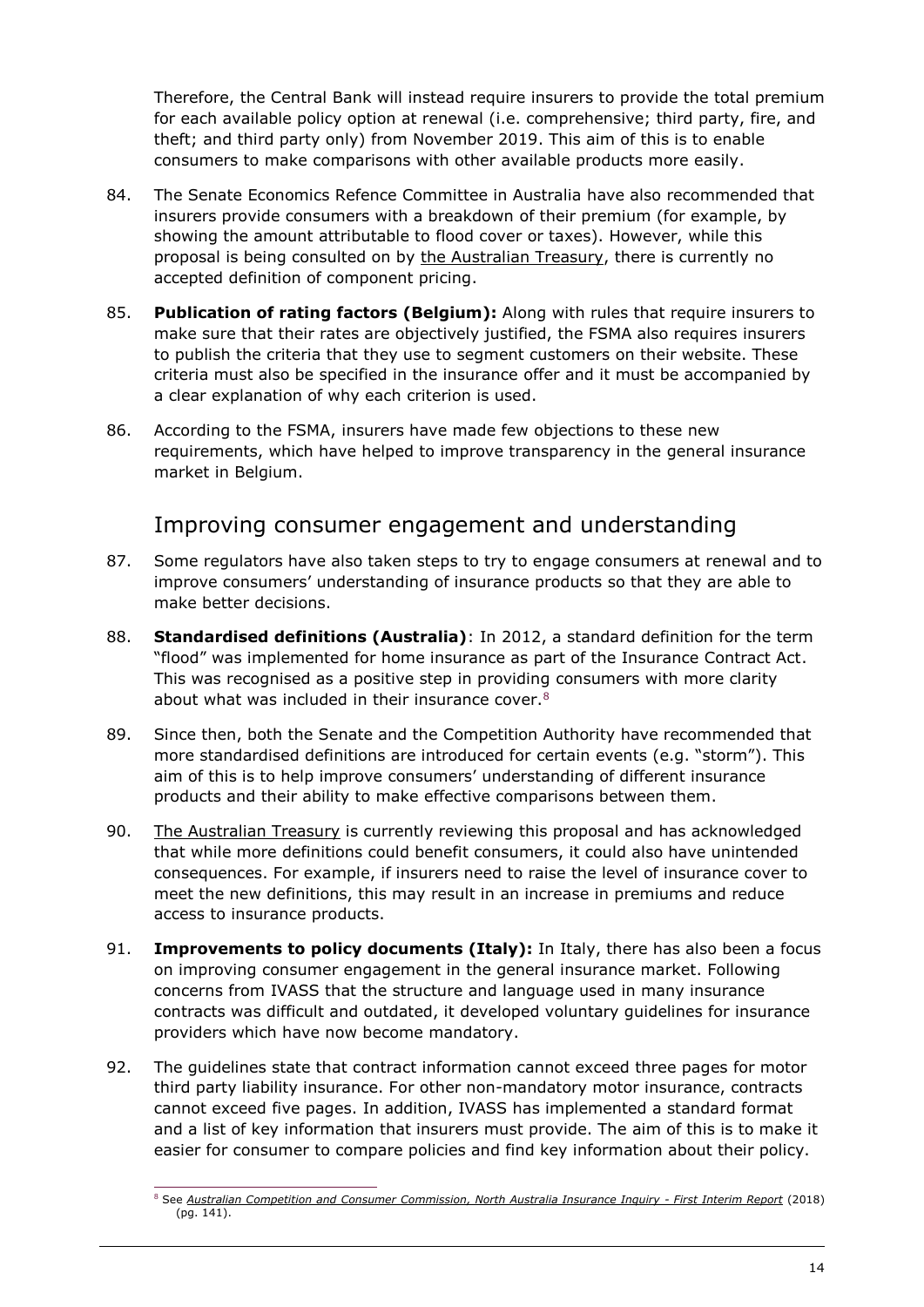- 93. **Campaign periods (Hungary):** Before 2014, MTPL insurance in Hungary had a "statutory campaign period". Insurance companies could only change their prices during that period. During that week, intense press and information campaigns focused consumers' attention, raising their awareness and motivation to switch.
- 94. This statutory campaign period was abolished in 2014, with the aim of giving insurance companies more flexibility to react to market changes. However, the Hungarian Competition Authority (GVH) found that this has led consumers to being less motivated to switch. According to GVH, removing the statutory campaign period might have at least partly contributed to the increase in prices that started in 2014.
- 95. GVH have since suggested that the statutory campaign period for MTPL insurance be re-introduced to increase price competition in the market. However, this has not been adopted.<sup>9</sup>
- 96. **Automatic switching (Australia):** In March 2014, [One Big Switch,](https://www.onebigswitch.com.au/campaigns/snapshots/the-big-insurance-switch#links) a consumer network launched a campaign to help consumers access discounted home and contents insurance. The network aims to that aims to negotiate better deals on the behalf of large groups of consumers. It was reported that 81,585 members joined the campaign, which was free to access and did not come with any obligation to accept a deal. According to One Big Switch, the winner offer by Coles Insurance included a 40% discount of the standard rate of a major national insurer.
- 97. Existing Coles Insurance home and/or contents customers were ineligible, as were households in "high risk" flood zones. However, consumers were also encouraged to use the deal to negotiate with other insurers if they could not access the deal or did not want to switch.

## Promoting product quality as well as price

- 98. While the price of insurance products is often an area of concern, in some countries regulators have also attempted to improve consumers' focus on the quality of products. This is particularly important in very price competitive markets, such as the UK, where insurers may "hollow out" products and services to appear more price competitive. If consumers are unaware that the low price is reflected in the quality of the product, then it may result in negative outcomes for consumers, such as a lack of coverage.
- 99. **Mandated standard cover (Australia):** In Australia, there is a Standard Cover Regime for general insurance products. This specifies a minimum level of coverage that an insurer must provide to the consumer. However, insurers are allowed to deviate from standard cover which should allow insurers to offer a greater variety of products.
- 100. The [ACCC](https://www.accc.gov.au/system/files/Northern%20Australia%20Insurance%20Inquiry%20-%20First%20interim%20report%202018.PDF) has argued that because insurers are not required to offer products that meet the Standard Cover Regime, consumers cannot rely on it as a minimum standard and so it is not meeting its purpose of helping consumers make meaningful comparisons between products.
- 101. Therefore, both the Senate and the ACCC have recommended that the Standard Cover Regime should be mandated to help consumers more easily compare products and to reduce the risk of under-insurance. This is currently being consulted on by the Australian Treasury.

<sup>9</sup> See [http://www.gvh.hu/en/data/cms1036275/Piacelemzes\\_gepjarmuforgalmazas\\_javitas\\_kapcsolodo\\_biztositasi\\_pia.](http://www.gvh.hu/en/data/cms1036275/Piacelemzes_gepjarmuforgalmazas_javitas_kapcsolodo_biztositasi_pia)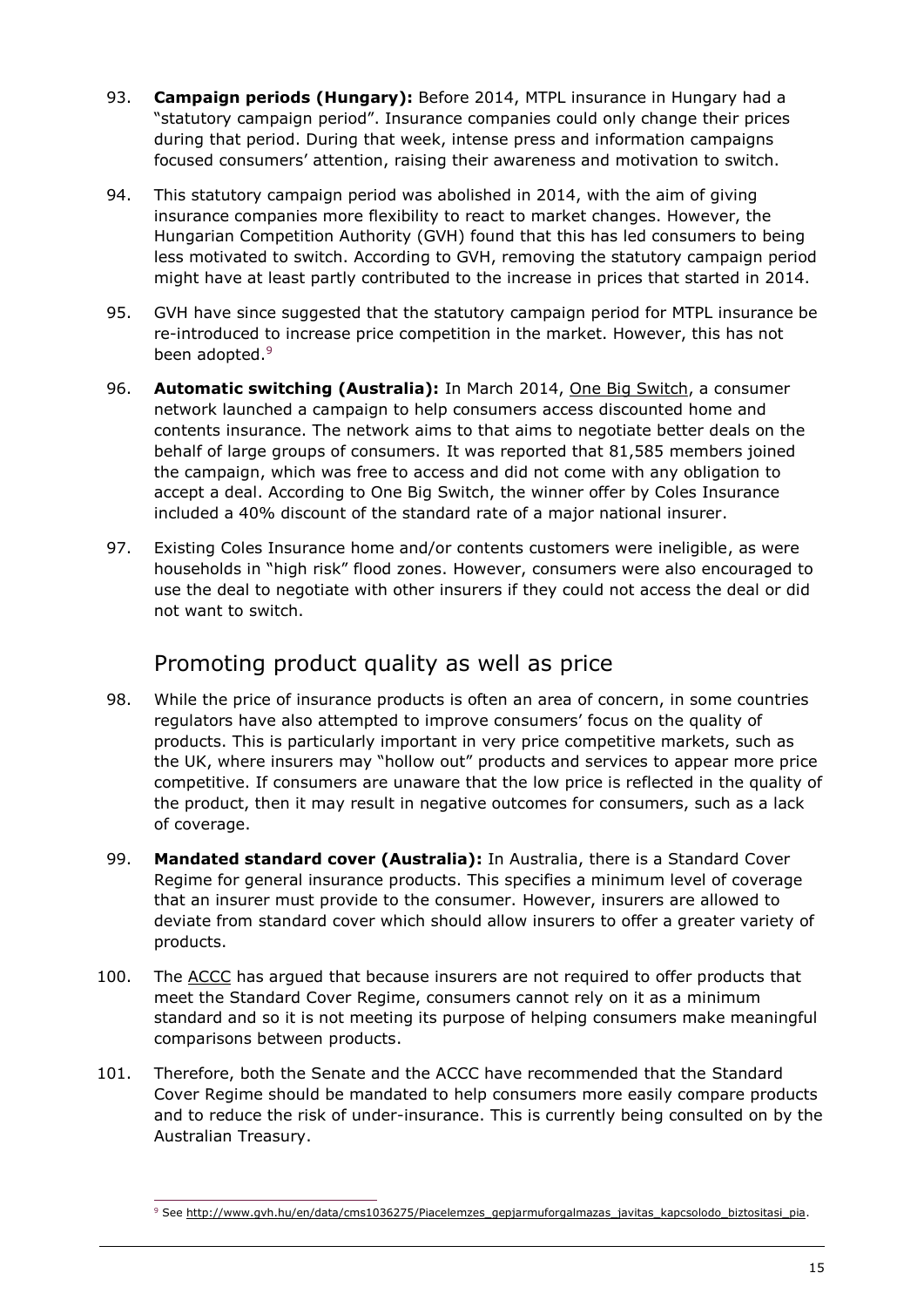- 102. **Publication of complaints (Italy):** In Italy, the regulator IVASS has used public disclosure to improve insurance companies' commitment to customer care. Since 2008, insurers have been required to report to IVASS the volume and type of complaints received every 6 months. This information has also been published on the regulator's website at a firm level since 2016, which consumers can sort and filter using a simple, interactive tool. $10$
- 103. According to IVASS, the service has improved consumers' ability to differentiate between insurance companies based on the quality of service provided. It has also prompted the Board of directors at several firms to address the root causes of complaints and therefore improve the level of service provided to consumers.
- 104. **Product quality scores (Italy):** IVASS also implemented specific corrective measures for PCWs in 2015. This followed an [investigation into comparison websites](https://www.ivass.it/consumatori/azioni-tutela/indagini-tematiche/documenti/INVESTIGATION_INTO_COMPARISON_WEBSITES_IN_THE_ITALIAN_INSURANCE_MARKET.pdf?language_id=3) which identified a number of issues, including conflicts of interest not being disclosed clearly, misleading indicators of market coverage, and comparisons based only on price. As a result, IVASS highlighted the need for comparisons to be based not only on price, but also the key features of the policy, and that these features should be presented in a standardised format.
- 105. According to IVASS, these measures have resulted in consumers being presented with more exhaustive information on PCWs, including more details on the differences between products. In addition, dialogue boxes are used to explain the effects of the consumer's product choices, for example on the potential for driving restrictions, with the aim to ensure that consumers select products that meet their needs.
- 106. **Online portals (Denmark):** IVASS is not the only regulator to have highlighted the need to improve comparison services for consumers. For example, the Danish Competition and Consumer Authority published a report on competition in the general insurance market in 2006 which made several recommendations, including the development of an online rating system to aid comparison of premiums and insurance coverage.
- 107. In 2012, the use of PCWs was evaluated by the authority, and the decision was made to expand [www.forsikringsguiden.dk,](http://www.forsikringsguiden.dk/) an online portal comparing premiums and insurance coverages, in an attempt to improve consumer awareness of it. In addition, the report also proposed that the site could be developed to enable consumers to compare, in one search, several types of insurance policies, for example both home and motor insurance, to save consumers' time when shopping around. However, our understanding is that this feature was not subsequently developed.

## Ensuring data portability and interoperability

- 108. In our conversations with regulators, the most common area of innovation highlighted was the use of telematics (or "black boxes") in the motor insurance market. This can bring a range of benefits to consumers, including premiums that more accurately reflect drivers' proficiency and better fraud detection.
- 109. However, the use of telematics can also limit data portability and interoperability if appropriate regulation is not in place. This can have a significant impact on consumers' ability to shop around and switch insurance providers. Therefore, several countries have taken steps to address this.

 $10$  This information is available at [https://www.ivass.it/consumatori/reclami/index.html.](https://www.ivass.it/consumatori/reclami/index.html)